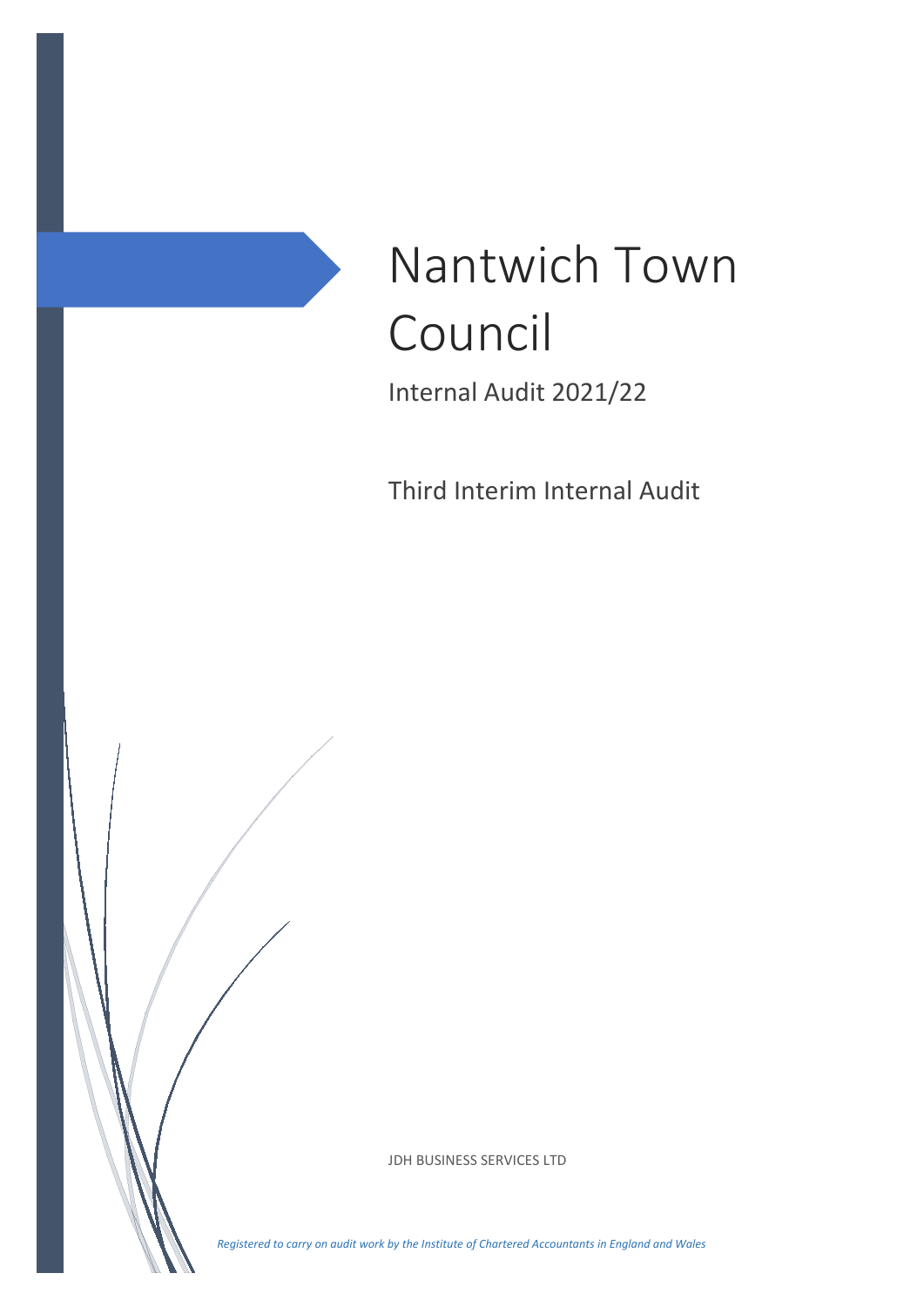The internal audit of Nantwich Town Council is carried out by undertaking the following tests as specified in the AGAR Annual Return for Local Councils in England:

Checking that books of account have been properly kept throughout the year

 Checking a sample of payments to ensure that the Council's financial regulations have been met, payments are supported by invoices, expenditure is approved, and VAT is correctly accounted for

- Reviewing the Council's risk assessment and ensuring that adequate arrangements are in place to manage all identified risks
- Verifying that the annual precept request is the result of a proper budgetary process; that budget progress has been regularly monitored and that the council's reserves are appropriate
- Checking income records to ensure that the correct price has been charged, income has been received, recorded and promptly banked and VAT is correctly accounted for
- Reviewing petty cash records to ensure payments are supported by receipts, expenditure is approved and VAT is correctly accounted for
- Checking that salaries to employees have been paid in accordance with Council approvals and that PAYE and NI requirements have been properly applied
- Checking the accuracy of the asset and investments registers
- Testing the accuracy and timeliness of periodic and year-end bank account reconciliation(s)
- Year end testing on the accuracy and completeness of the financial statements

The interim internal audits provide evidence to support the annual internal audit conclusion in the AGAR Annual Return for local councils.

#### **Conclusion**

On the basis of the internal audit work carried out, which was limited to the tests indicated above, in our view the council's system of internal controls is in place, adequate for the purpose intended and effective, subject to the recommendations reported in the action plan overleaf.

As part of the internal audit work for the next financial year we will follow up all recommendations included in the action plan.

## **JDH Business Services Limited**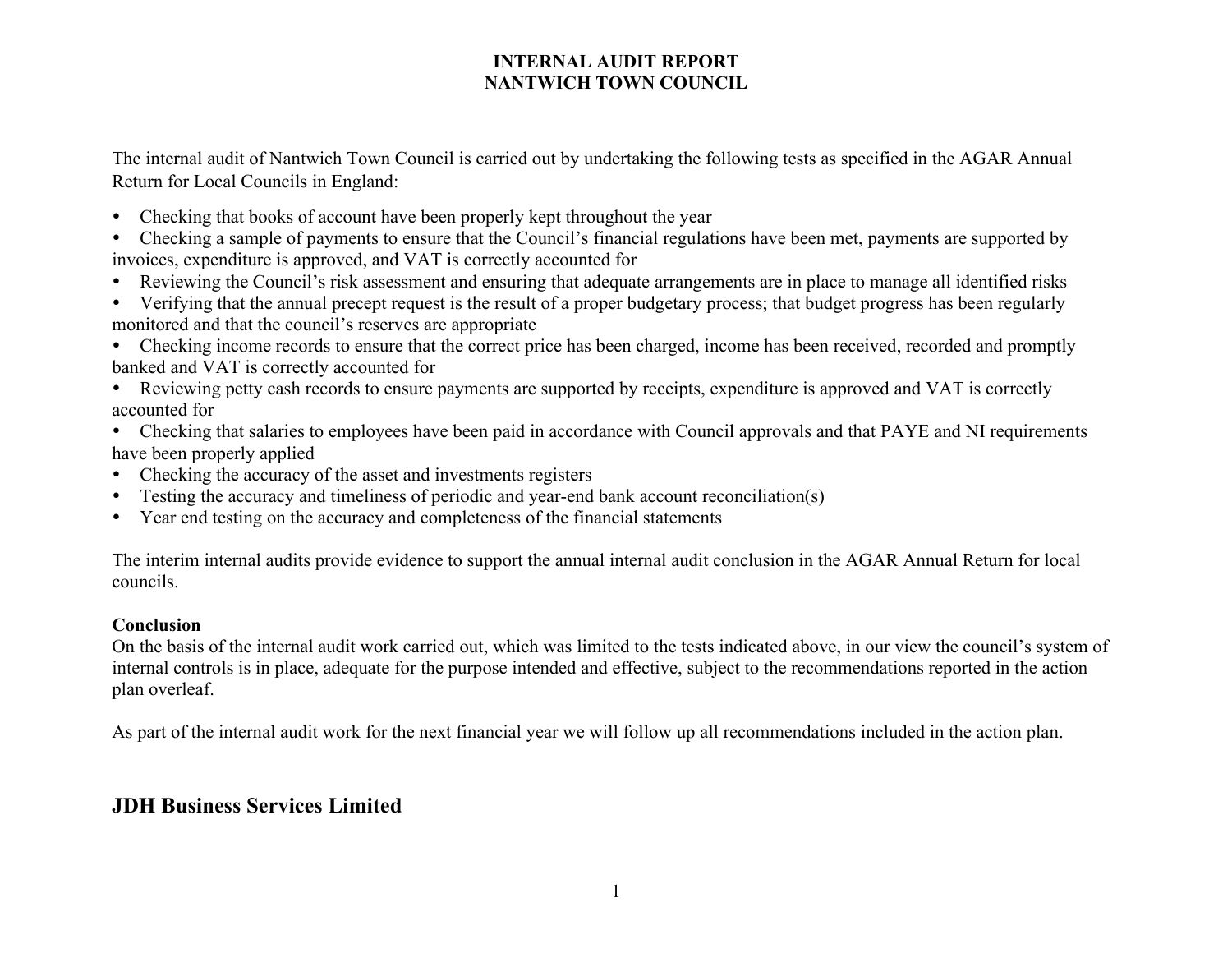# **ACTION PLAN**

|                                       | <b>ISSUE</b>                                                                                                                                                                                                                                                                                                                                                                                                                          | <b>RECOMMENDATION</b>                                                                                                                                                                                                                                                                                                    | <b>FOLLOW UP</b>                                                                                                                                                                                                                          |  |
|---------------------------------------|---------------------------------------------------------------------------------------------------------------------------------------------------------------------------------------------------------------------------------------------------------------------------------------------------------------------------------------------------------------------------------------------------------------------------------------|--------------------------------------------------------------------------------------------------------------------------------------------------------------------------------------------------------------------------------------------------------------------------------------------------------------------------|-------------------------------------------------------------------------------------------------------------------------------------------------------------------------------------------------------------------------------------------|--|
| $\mathbf{1}$                          | The nominal ledger journal dated<br>15/10/2021 (H M Revenue & Customs) for<br>£2651.40 relates to payroll taxes that were<br>initially incorrectly posted to the Rialtas<br>ledger from the payroll spreadsheet used to<br>allocate costs to cost centres. The error<br>arose because the taxes due per the payroll<br>allocation spreadsheet was not agreed to<br>the total taxes due to the notification from<br>the payroll agent. | Internal controls over processing of<br>HMRC liabilities should be improved by<br>including a check total in the payroll<br>allocation spreadsheet for payroll taxes<br>that must be agreed with the HMRC<br>liabilities notified by the payroll agent<br>before updating the Rialtas ledger and<br>processing payments. | Clerks response: This was a human error<br>on one occasion. The spreadsheet will be<br>checked in future that it corresponds with<br>the notification from the payroll provider<br>before being input on the finance software<br>Rialtas. |  |
| 2021/22 second interim internal audit |                                                                                                                                                                                                                                                                                                                                                                                                                                       |                                                                                                                                                                                                                                                                                                                          |                                                                                                                                                                                                                                           |  |
| $\mathbf{1}$                          | The Council receive a £150 receipt per<br>quarter in respect of a licence fee from<br>Nantwich Christadelphian Church. This fee<br>was agreed in 2003 and no invoices or<br>receipts are issued in respect of this<br>receipt.                                                                                                                                                                                                        | The Council should periodically review the<br>agreement and licence fee to ensure it<br>remains appropriate.<br>The Council should issue invoices in<br>respect of this fee.                                                                                                                                             | Clerks response: The Clerk has made<br>contact with the Church in order to review<br>the license.                                                                                                                                         |  |
| 2021/22 first interim internal audit  |                                                                                                                                                                                                                                                                                                                                                                                                                                       |                                                                                                                                                                                                                                                                                                                          |                                                                                                                                                                                                                                           |  |
| $\mathbf{1}$                          | Financial regulations for payment cards<br>require that card limits will be set by the<br>Finance Committee and that employees<br>will be designated for the use of cards.                                                                                                                                                                                                                                                            | The Finance Committee should set card<br>limits for payment cards and clearly<br>designate which employee(s) can use<br>payment cards.                                                                                                                                                                                   | Clerks response: To be addressed by<br>Finance Committee when reviewing the<br>Financial Regulations.                                                                                                                                     |  |
| $\overline{2}$                        | Financial regulations section 4 covers the<br>authority to spend and determines that the                                                                                                                                                                                                                                                                                                                                              | The council should ensure compliance with<br>the authority to spend requirements of the                                                                                                                                                                                                                                  | Clerks response: Financial regulations to<br>be reviewed and revised to meet town                                                                                                                                                         |  |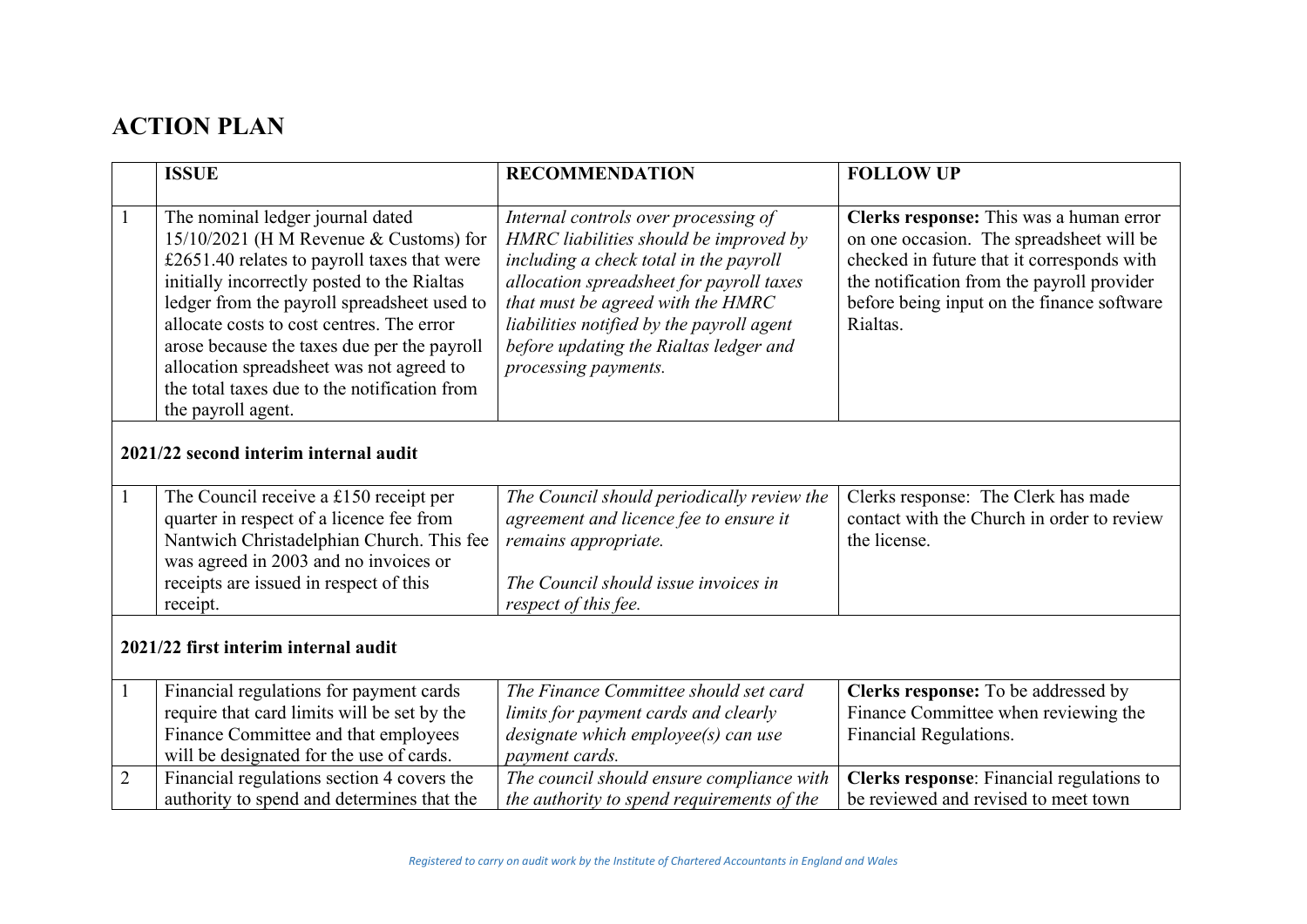|              | Clerk, in conjunction with Chairman of<br>Council or Chairman of the appropriate<br>committee, has the authority to spend for<br>any items below £2,500. However, section<br>4. requires that the authority is to be<br>evidenced by an authorisation slip duly<br>signed by the Clerk, and by the appropriate<br>Chairman. This control is not currently in<br>place. | Financial Regulations for items up to<br>£2500.                                                                                                                                                                                                           | council day operational activities (as<br>above)                                                                                                   |  |  |
|--------------|------------------------------------------------------------------------------------------------------------------------------------------------------------------------------------------------------------------------------------------------------------------------------------------------------------------------------------------------------------------------|-----------------------------------------------------------------------------------------------------------------------------------------------------------------------------------------------------------------------------------------------------------|----------------------------------------------------------------------------------------------------------------------------------------------------|--|--|
| 3            | Expenditure testing<br>The current review control for OneCard is<br>that a councillor signs total OneCard<br>monthly spend. There is no evidence of a<br>review by council of the individual<br>OneCard payments.<br>2020/21 year end internal audit                                                                                                                   | All OneCard payments should be reviewed<br>by council and the review should be<br>evidence by a councillor signature.                                                                                                                                     | Clerks response: Process has already been<br>amended. Two signatories now review<br>monthly one card statement signing off<br>individual payments. |  |  |
|              |                                                                                                                                                                                                                                                                                                                                                                        |                                                                                                                                                                                                                                                           |                                                                                                                                                    |  |  |
| $\mathbf{1}$ | The risk assessment was not reviewed,<br>updated and approved by council during<br>2020/21. The current risk assessment does<br>not address the risks of supplier<br>(procurement) fraud.                                                                                                                                                                              | The risk assessment should be reviewed,<br>updated and approved by full council each<br>financial year.<br>The risk assessment should be updated to<br>include supplier (procurement) fraud<br>including the adequacy of supplier<br>onboarding controls. | Implemented in April 2021                                                                                                                          |  |  |
|              | 2020/21 third interim internal audit                                                                                                                                                                                                                                                                                                                                   |                                                                                                                                                                                                                                                           |                                                                                                                                                    |  |  |
|              | A review of employee contracts carried out<br>by the clerk identified that two staff had no                                                                                                                                                                                                                                                                            | The council should ensure that in future all<br>new starters receive the standardised                                                                                                                                                                     | Implemented                                                                                                                                        |  |  |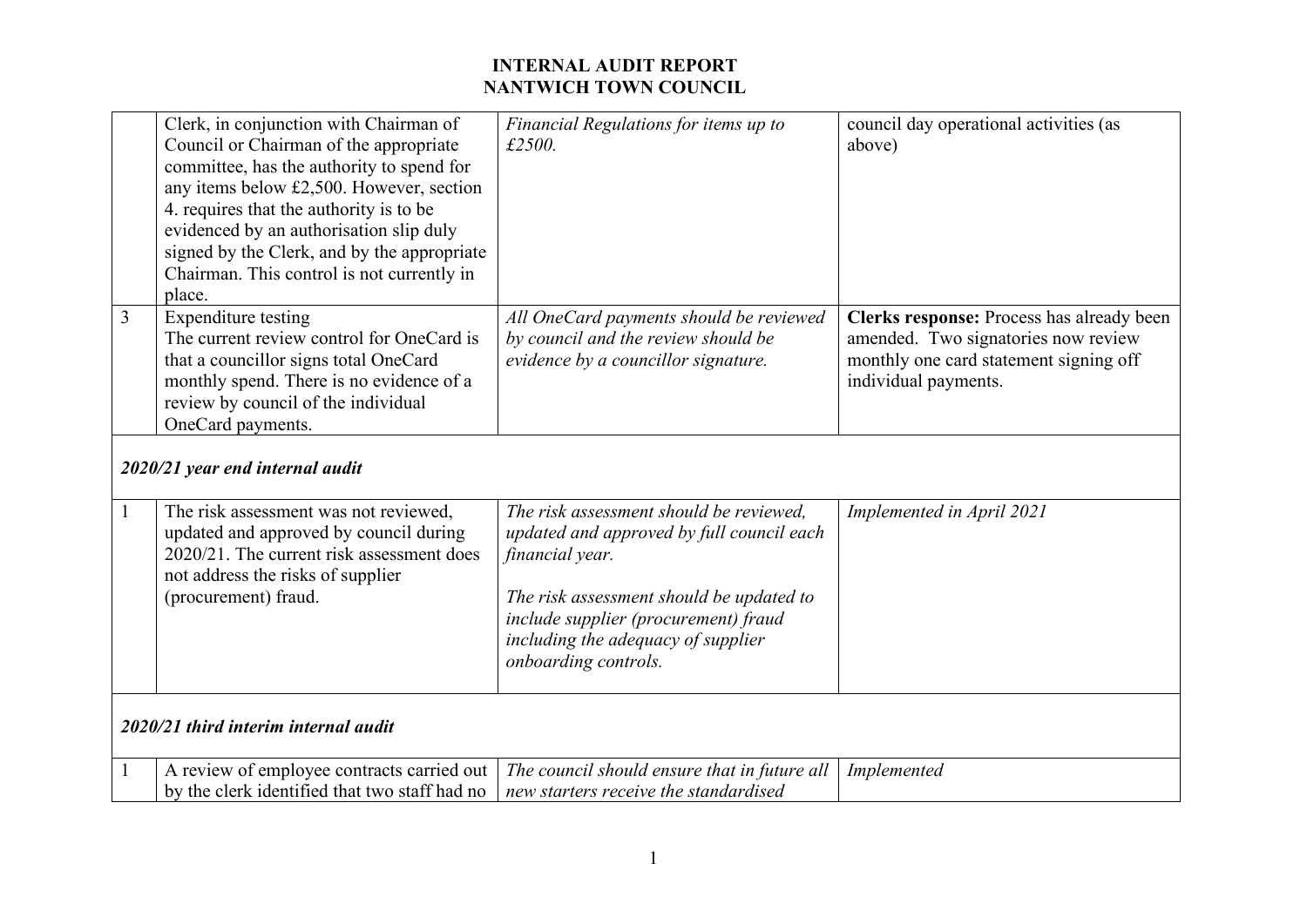|                                       | contracts, contracts that were in place were<br>not standardised across the council, and<br>there was no employee handbook in place.<br>A HR company were procured to address<br>the contract issues identified by the clerk<br>and to produce an employee handbook.                                                                                 | council employment contract and a copy of<br>the staff handbook.                                                                                                                                                                                                                                                                |              |
|---------------------------------------|------------------------------------------------------------------------------------------------------------------------------------------------------------------------------------------------------------------------------------------------------------------------------------------------------------------------------------------------------|---------------------------------------------------------------------------------------------------------------------------------------------------------------------------------------------------------------------------------------------------------------------------------------------------------------------------------|--------------|
| $\overline{2}$                        | The council is party to a number of<br>contracts with varying lengths and<br>conditions.                                                                                                                                                                                                                                                             | The council should establish a contracts<br>register which should be regularly<br>reviewed to identify those contracts where<br>the upcoming end date signifies that a<br>tender or quotation process is required, or<br>whether a decision is needed regarding an<br>extension which is provided for in the<br>contract terms. | Implemented  |
| $\overline{3}$                        | The VAT number of suppliers for material<br>contracts are not verified before entering<br>into the contract.                                                                                                                                                                                                                                         | A VAT fraud prevention check should<br>involve verification of the VAT number and<br>address details of a new major supplier<br>before entering into a material contract.                                                                                                                                                       | <b>Noted</b> |
| 2020/21 second interim internal audit |                                                                                                                                                                                                                                                                                                                                                      |                                                                                                                                                                                                                                                                                                                                 |              |
| 1                                     | There is no system is in place to ensure<br>that market cash receipts are agreed to<br>underlying activity as part of standard<br>reconciliation procedures. In the absence<br>of this control, there is no assurance that all<br>market cash receipts due have actually<br>been collected, banked and recorded in the<br>council accounting system. | Controls need to be introduced into the<br>markets cash income system that reconcile<br>predicted cash receipts to market receipts<br>issued, cash collected and bankings.                                                                                                                                                      | Implemented  |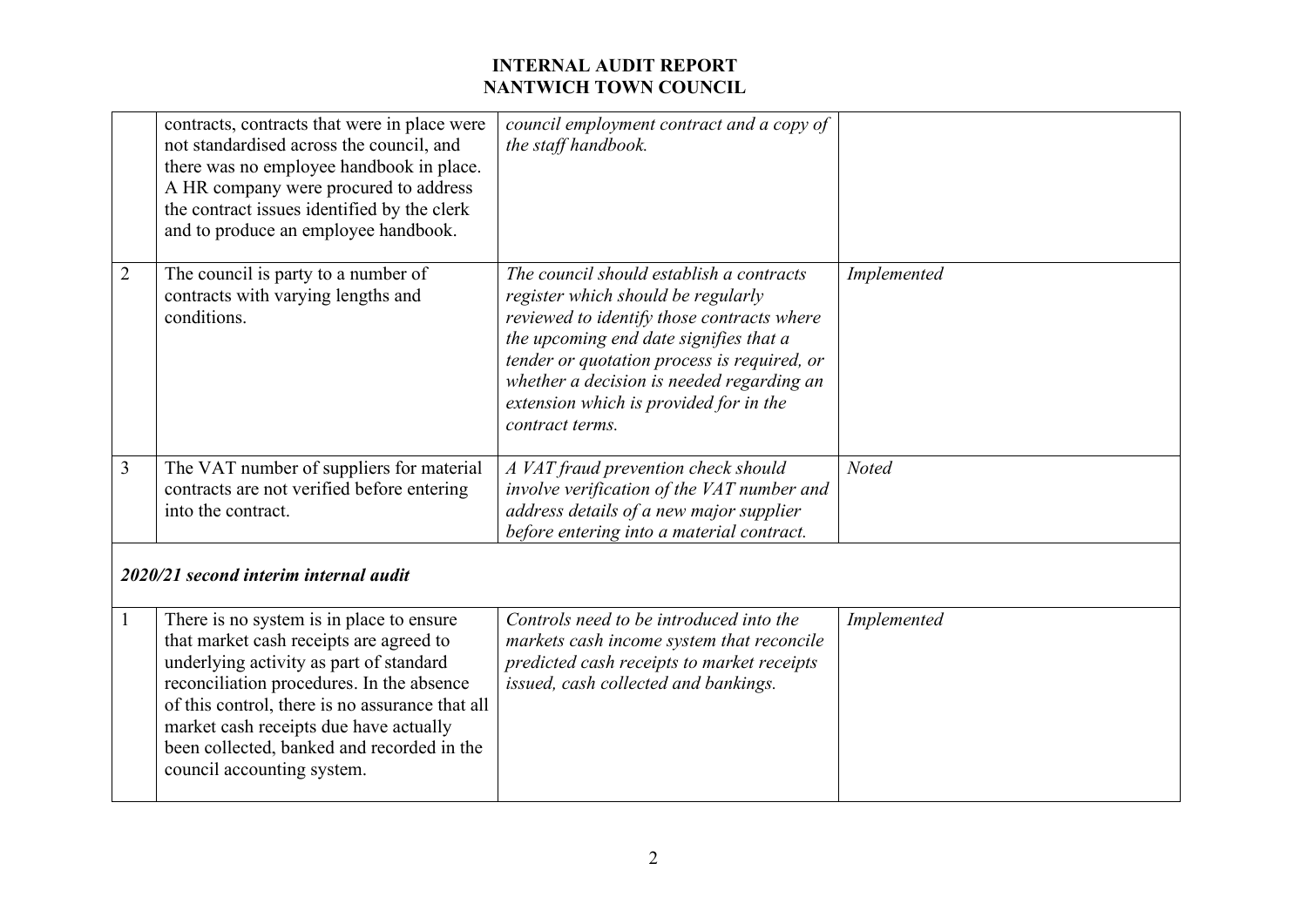| $\overline{2}$ | To date there has been no fair pricing<br>method applied to charging for markets<br>and allotments such as pitch/plot area, with<br>the result that over time charges to<br>individuals per m2 have varied<br>significantly. In addition, council were not<br>approving actual individual market rent<br>increases annually. The clerk has acted on<br>this historic issue and carried out a detailed<br>incomes and pricing review and developed<br>a new policy that standardises charges per<br>m <sub>2</sub> for allotments and markets. | After adoption of the new pricing policy<br>the council should annually review and<br>approve the new price lists for markets,<br>allotments and all other chargeable<br>services.                                                                                                                                                                                                                                                                                               | Implemented                          |  |  |
|----------------|-----------------------------------------------------------------------------------------------------------------------------------------------------------------------------------------------------------------------------------------------------------------------------------------------------------------------------------------------------------------------------------------------------------------------------------------------------------------------------------------------------------------------------------------------|----------------------------------------------------------------------------------------------------------------------------------------------------------------------------------------------------------------------------------------------------------------------------------------------------------------------------------------------------------------------------------------------------------------------------------------------------------------------------------|--------------------------------------|--|--|
| 3              | The invoice receipts provided to market<br>traders do not separately identify the VAT<br>they can reclaim on utilities and actual<br>pitch rent and there are different levels of<br>VAT applicable to each of these supplies.                                                                                                                                                                                                                                                                                                                | The council should issue receipt invoices<br>to market traders that fully analyse net<br>supply types (ie utilities and pitch rent) and<br>associated VAT charges.                                                                                                                                                                                                                                                                                                               | Implemented                          |  |  |
|                | 2020/21 first interim internal audit                                                                                                                                                                                                                                                                                                                                                                                                                                                                                                          |                                                                                                                                                                                                                                                                                                                                                                                                                                                                                  |                                      |  |  |
| $\mathbf{1}$   | The council will soon be reviewing the<br>budget and precept for 2021/22 and the<br>decision making will be challenging due to<br>the ongoing pandemic and the associated<br>restrictions to the services that the council<br>is able to keep open for the public.                                                                                                                                                                                                                                                                            | It is important that council are able to<br>review a series of budget options to ensure<br>comprehensive management information is<br>available for the precept decision. The<br>budget options should incorporate<br>sensitivity analysis, for instance, for a<br>variable number of months the services are<br>projected to be open for hire/events. These<br>budget options should also build in the<br>required reserve levels of the council as<br>noted below in issue 2.) | Implemented through budget workshops |  |  |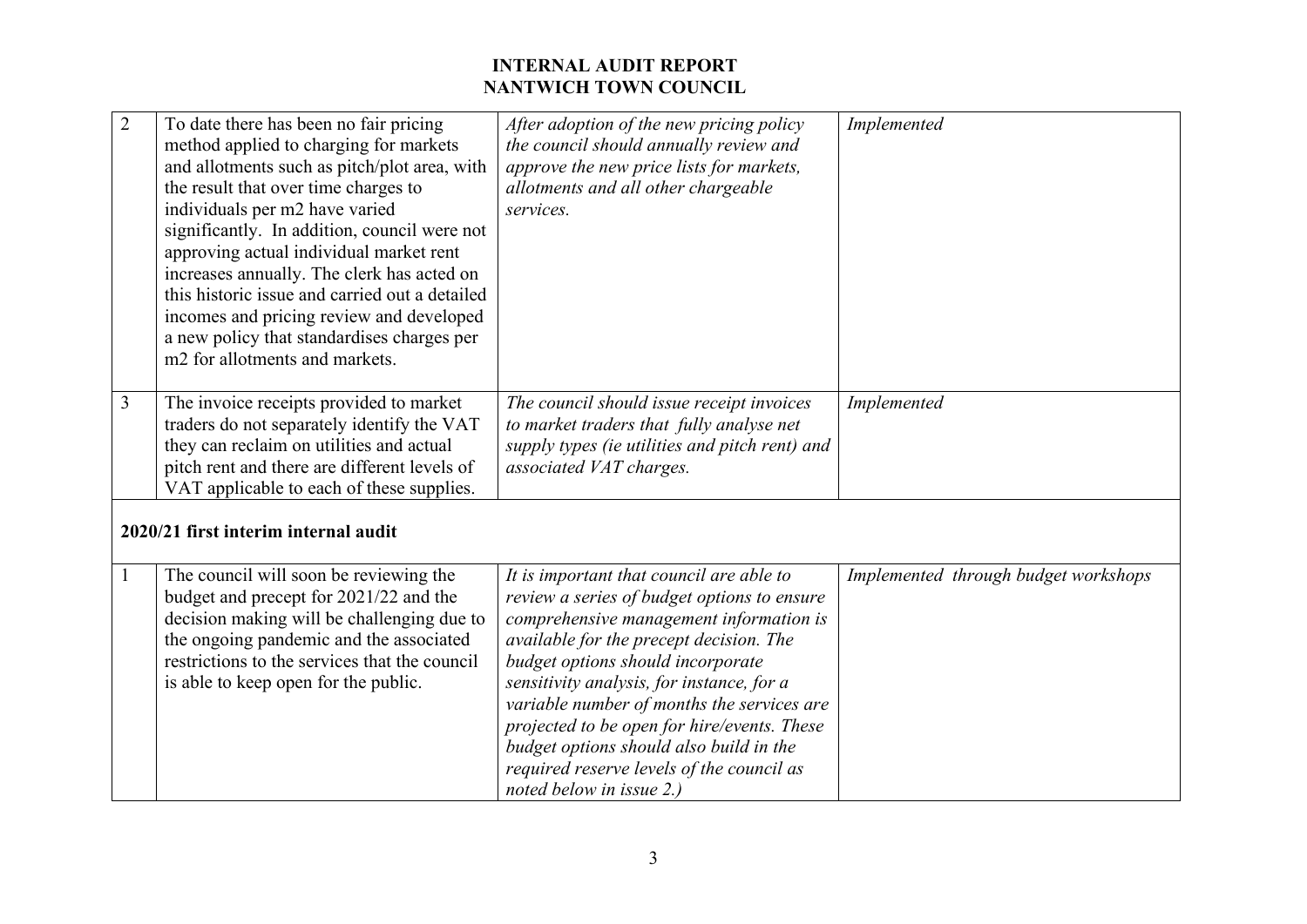| $\overline{2}$ | The council has adopted a reserves policy<br>that requires general reserves of between 3<br>and 6 months of the precept level. This<br>policy would require a minimum general<br>reserve of £168k at the year end. However,<br>current projections for 2020/21 indicate the<br>year end general reserve will be materially<br>below this level due to the impact of the<br>pandemic.                                                                                                                                                                                                                                  | The council should establish a medium<br>term financial plan to replenish general<br>reserves to adequate levels.                                                                              | Implemented                                                              |
|----------------|-----------------------------------------------------------------------------------------------------------------------------------------------------------------------------------------------------------------------------------------------------------------------------------------------------------------------------------------------------------------------------------------------------------------------------------------------------------------------------------------------------------------------------------------------------------------------------------------------------------------------|------------------------------------------------------------------------------------------------------------------------------------------------------------------------------------------------|--------------------------------------------------------------------------|
| $\overline{3}$ | The planned completion date of the<br>extension to the civic hall is by 31 <sup>st</sup> March<br>2021. The current 2020/21 budget assumes<br>no VAT will be recoverable on the scheme<br>as the partial exemption threshold of £7500<br>will be breached by a substantial amount.<br>However, the 2020/21 budget does not<br>include an entry for irrecoverable input<br>VAT relating to all other VAT exempt<br>council services. This is important as no<br>input VAT relating to exempt council<br>services will be able to be reclaimed in<br>$2020/21$ if the £7500 partial exemption<br>threshold is breached. | The 2020/21 budget should include a line<br>for irrecoverable input VAT relating to<br>exempt supplies in addition to the<br>irrecoverable VAT on the civic hall<br>extension.                 | Civic hall extension has not been<br>progressed as at date of follow up. |
| $\overline{4}$ | Input VAT had been incorrectly applied to<br>the annual insurance schedule in the RBS<br>ledger system and, as a result, the VAT<br>was incorrectly reclaimed. There is no<br>VAT on annual insurance policies. The<br>previous year's ledger was checked onsite                                                                                                                                                                                                                                                                                                                                                      | The overclaim of VAT should be corrected<br>in the next VAT return.<br>Care should be taken when posting<br>invoices into the RBS ledger system to<br>ensure only those supplies where VAT has | Implemented - this was an isolated error                                 |